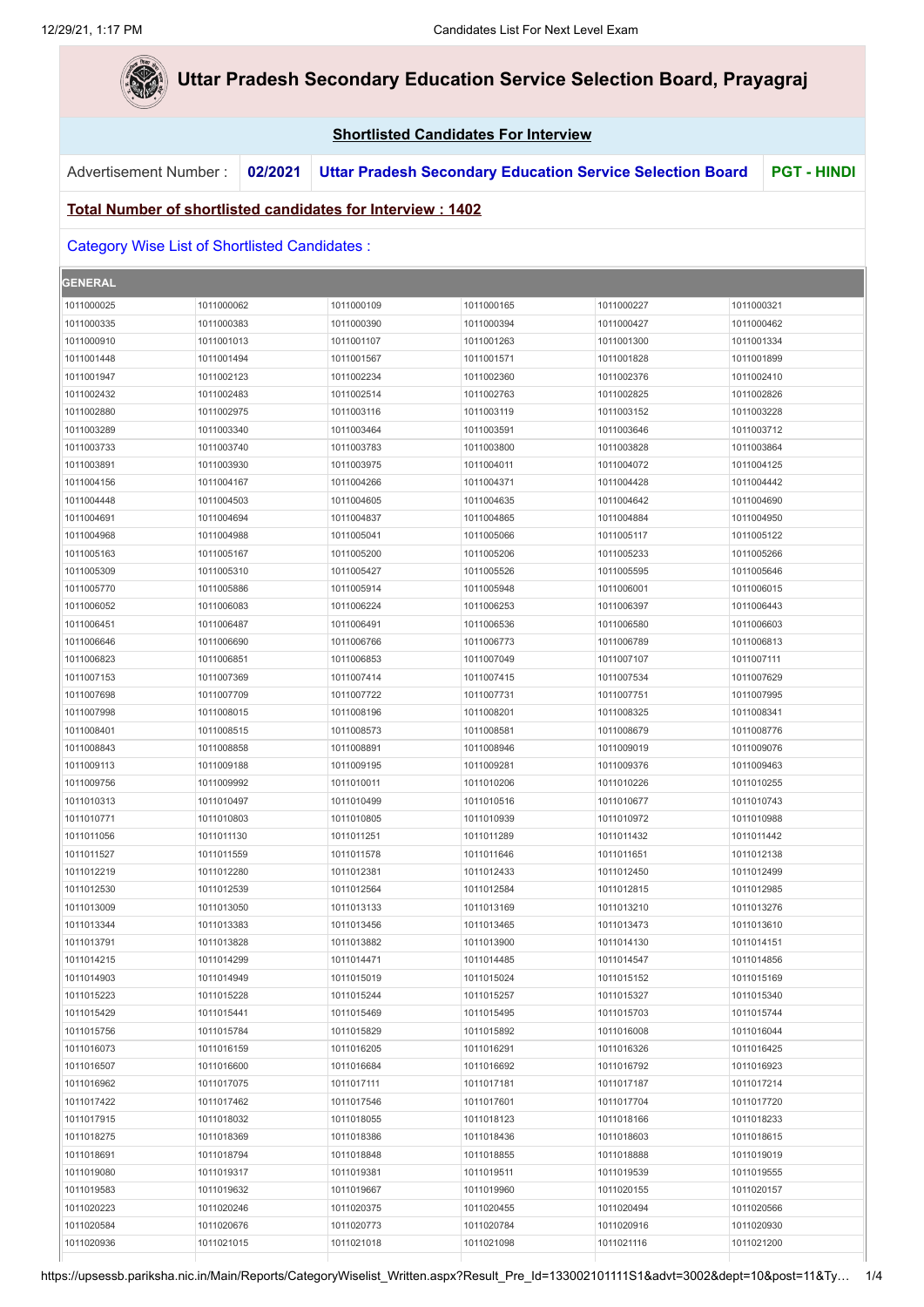# 12/29/21, 1:17 PM Candidates List For Next Level Exam

| 1011021258               | 1011021261               | 1011021348               | 1011021466               | 1011021554               | 1011021568               |
|--------------------------|--------------------------|--------------------------|--------------------------|--------------------------|--------------------------|
| 1011021625               | 1011021724               | 1011021746               | 1011021828               | 1011021880               | 1011021890               |
| 1011021910               | 1011021986               | 1011022077               | 1011022085               | 1011022132               | 1011022137               |
| 1011022192               | 1011022265               | 1011022272               | 1011022332               | 1011022352               | 1011022358               |
| 1011022381               | 1011022402               | 1011022413               | 1011022470               | 1011022527               | 1011022559               |
| 1011022585               | 1011022590               | 1011022659               | 1011022666               | 1011022719               | 1011022721               |
| 1011022726               | 1011022771               | 1011022822               | 1011022876               | 1011022915               | 1011022942               |
| 1011023060               | 1011023097               | 1011023156               | 1011023216               | 1011023246               | 1011023269               |
| 1011023488               | 1011023724               | 1011023860               | 1011023886               | 1011023934               | 1011024110               |
| 1011024192               | 1011024284               | 1011024293               | 1011024512               | 1011024528               | 1011024533               |
| 1011024549               | 1011024614               | 1011024708               | 1011024857               | 1011024884               | 1011024971               |
| 1011025011               | 1011025142               | 1011025153               | 1011025173               | 1011025314               | 1011025344               |
| 1011025382               | 1011025401               | 1011025420               | 1011025443               | 1011025466               | 1011025471               |
| 1011025526               | 1011025528               | 1011025566               | 1011025573               | 1011025705               | 1011025713               |
| 1011025714               | 1011025864               | 1011026006               | 1011026050               | 1011026073               | 1011026370               |
| 1011026428               | 1011026476               | 1011026519               | 1011026549               | 1011026603               | 1011026672               |
| 1011026691               | 1011026723               | 1011026762               | 1011026879               | 1011026890               | 1011026992               |
| 1011026999               | 1011027003               | 1011027096               | 1011027172               | 1011027243               | 1011027290               |
|                          |                          |                          |                          |                          |                          |
| 1011027295               | 1011027400               | 1011027431               | 1011027636               | 1011027643               | 1011027747               |
| 1011027790               | 1011027952               | 1011027962               | 1011027972               | 1011027995               | 1011028071               |
| 1011028333               | 1011028520               | 1011028542               | 1011028579               | 1011028757               | 1011028769               |
| 1011028900               | 1011029062               | 1011029127               | 1011029173               | 1011029190               | 1011029273               |
| 1011029305               | 1011029430               | 1011029514               | 1011029635               | 1011029652               | 1011029690               |
| 1011029760               | 1011029770               | 1011029775               | 1011029781               | 1011029890               | 1011029919               |
| 1011029933               | 1011029946               | 1011029990               | 1011030011               | 1011030174               | 1011030199               |
| 1011030255               | 1011030502               | 1011030578               | 1011030590               | 1011030619               | 1011030710               |
| 1011030835               | 1011030876               | 1011030933               | 1011031149               | 1011031153               | 1011031438               |
| 1011031511               | 1011031541               | 1011031561               | 1011031628               | 1011031641               | 1011031673               |
| 1011031681               | 1011031692               | 1011031746               | 1011031761               | 1011031773               | 1011031830               |
| 1011031845               | 1011031890               | 1011032033               | 1011032071               | 1011032086               | 1011032172               |
| 1011032213               | 1011032268               | 1011032292               | 1011032389               | 1011032431               | 1011032467               |
| 1011032481               | 1011032498               | 1011032541               | 1011032554               | 1011032609               | 1011032649               |
| 1011032726               | 1011032747               | 1011032905               | 1011032967               | 1011033006               | 1011033029               |
| 1011033093               | 1011033124               | 1011033173               | 1011033196               | 1011033208               | 1011033224               |
| 1011033289               | 1011033332               | 1011033399               | 1011033492               | 1011033544               | 1011033647               |
| 1011033707               | 1011033714               | 1011033751               | 1011033752               | 1011033962               | 1011034009               |
| 1011034014               | 1011034102               | 1011034179               | 1011034273               | 1011034367               | 1011034460               |
| 1011034472               | 1011034507               | 1011034575               | 1011034621               | 1011034688               | 1011034723               |
| 1011034800               | 1011034801               | 1011034889               | 1011034909               | 1011034942               | 1011034969               |
| 1011035032               | 1011035043               | 1011035089               | 1011035239               | 1011035276               | 1011035344               |
| 1011035493               | 1011035527               | 1011035606               | 1011035633               | 1011035694               | 1011035761               |
| 1011035884               | 1011035929               | 1011035964               | 1011036065               | 1011036071               | 1011036105               |
| 1011036283               | 1011036307               | 1011036335               | 1011036394               | 1011036422               | 1011036446               |
| 1011036482               | 1011036502               | 1011036536               | 1011036565               | 1011036694               | 1011036748               |
| 1011036934               | 1011036940               | 1011037021               | 1011037139               | 1011037143               | 1011037244               |
| 1011037256               | 1011037263               | 1011037270               | 1011037326               | 1011037366               | 1011037392               |
| 1011037435               | 1011037504               | 1011037592               | 1011037623               | 1011037712               | 1011037814               |
| 1011037828               | 1011037832               | 1011037834               | 1011037974               | 1011038014               | 1011038139               |
| 1011038267               | 1011038269               | 1011038272               | 1011038336               | 1011038459               | 1011038485               |
| 1011038673               | 1011038688               | 1011038709               | 1011038732               | 1011038805               | 1011038934               |
| 1011039046               | 1011039093               | 1011039103               | 1011039150               | 1011039219               | 1011039248               |
| 1011039268               | 1011039309               | 1011039382               | 1011039411               | 1011039580               | 1011039592               |
| 1011039611               | 1011039739               | 1011039788               | 1011039864               | 1011039881               | 1011039892               |
| 1011039895               | 1011039913               | 1011040043               | 1011040055               | 1011040109               | 1011040129               |
| 1011040184               | 1011040225               | 1011040237               | 1011040409               | 1011040472               | 1011040535               |
| 1011040866               | 1011040969               | 1011041061               | 1011041083               | 1011041119               | 1011041172               |
|                          |                          |                          |                          |                          |                          |
| 1011041175<br>1011041334 | 1011041228<br>1011041375 | 1011041232<br>1011041614 | 1011041240<br>1011041712 | 1011041276<br>1011041723 | 1011041323<br>1011041917 |
|                          |                          |                          |                          |                          |                          |
| 1011041927               | 1011041969               | 1011042036               | 1011042054               | 1011042065               | 1011042088               |
| 1011042163               | 1011042221               | 1011042222               | 1011042280               | 1011042296               | 1011042300               |
| 1011042307               | 1011042400               | 1011042603               | 1011042604               | 1011042621               | 1011042723               |
| 1011042728               | 1011042781               | 1011042910               | 1011042927               | 1011042929               | 1011042945               |
| 1011043031               | 1011043066               | 1011043101               | 1011043128               | 1011043161               | 1011043339               |
| 1011043446               | 1011043567               | 1011043649               | 1011043693               | 1011043774               | 1011043911               |
| 1011043912               | 1011043926               | 1011044060               | 1011044065               | 1011044101               | 1011044133               |
| 1011044249               | 1011044285               | 1011044294               | 1011044296               | 1011044311               | 1011044492               |
| 1011044652               | 1011044702               | 1011044850               | 1011044930               | 1011044938               | 1011045021               |
| 1011045091               | 1011045170               | 1011045235               | 1011045579               | 1011045607               | 1011045679               |
| 1011045691               | 1011045705               | 1011045760               | 1011045810               | 1011045981               | 1011046065               |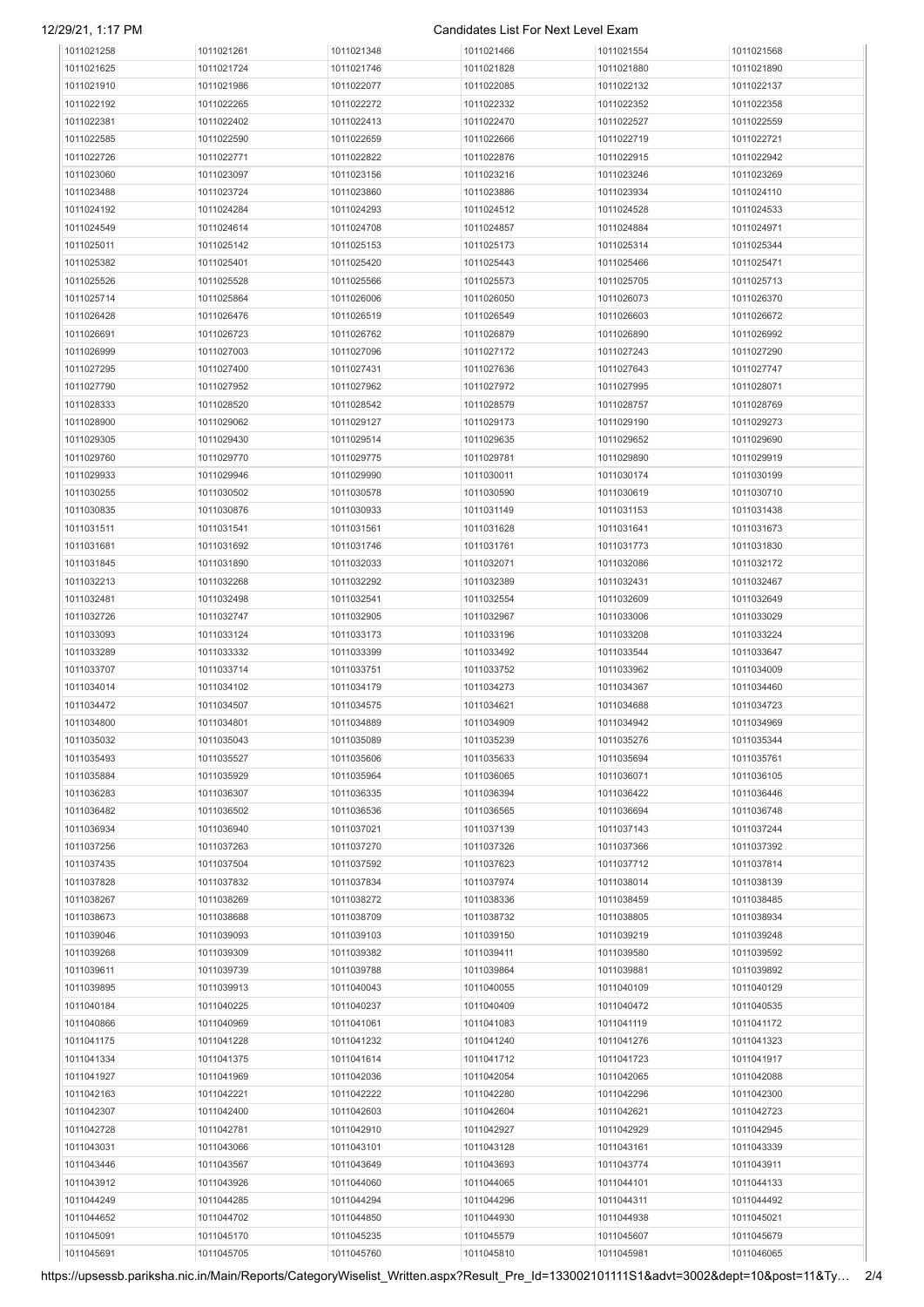## 12/29/21, 1:17 PM Candidates List For Next Level Exam

| 1011046083          | 1011046088 | 1011046113 | 1011046127 | 1011046282 | 1011046305 |
|---------------------|------------|------------|------------|------------|------------|
| 1011046347          | 1011046371 | 1011046448 | 1011046486 | 1011046504 | 1011046620 |
| 1011046631          | 1011046645 | 1011046702 | 1011046814 | 1011046875 | 1011046970 |
| 1011047134          | 1011047178 | 1011047237 | 1011047361 | 1011047366 | 1011047370 |
| 1011047574          | 1011047622 | 1011047661 | 1011047680 | 1011047823 | 1011048087 |
| 1011048114          | 1011048213 | 1011048286 | 1011048322 | 1011048658 | 1011048729 |
| 1011048734          | 1011048795 | 1011048890 | 1011048972 | 1011048987 | 1011049012 |
|                     |            |            |            |            |            |
| 1011049045          | 1011049069 | 1011049071 | 1011049220 | 1011049266 | 1011049283 |
| 1011049307          | 1011049333 | 1011049363 | 1011049381 | 1011049491 | 1011049531 |
| 1011049653          | 1011049691 | 1011049707 | 1011049732 | 1011049783 | 1011049862 |
| 1011049871          | 1011050042 | 1011050125 | 1011050261 | 1011050348 | 1011050356 |
| 1011050389          | 1011050400 | 1011050475 | 1011050511 | 1011050583 | 1011050625 |
| 1011050640          | 1011050688 | 1011050739 | 1011050758 | 1011050814 | 1011050870 |
| 1011050937          | 1011051143 | 1011051186 | 1011051201 | 1011051253 | 1011051273 |
|                     |            |            |            |            |            |
| 1011051690          | 1011051786 | 1011051852 | 1011052087 | 1011052202 | 1011052219 |
| 1011052224          | 1011052270 | 1011052277 | 1011052393 | 1011052413 | 1011052466 |
| 1011052474          | 1011052546 | 1011052774 | 1011052803 | 1011052833 | 1011052916 |
| 1011053251          | 1011053386 | 1011053579 | 1011053646 | 1011053746 | 1011053823 |
| 1011053854          | 1011054044 | 1011054132 | 1011054145 |            |            |
|                     |            |            |            |            |            |
| OBC NON CREAMYLAYER |            |            |            |            |            |
| 1011000178          | 1011000300 | 1011000373 | 1011000442 | 1011000636 | 1011000649 |
|                     |            |            |            |            |            |
| 1011000765          | 1011000783 | 1011001143 | 1011001247 | 1011001327 | 1011001374 |
| 1011001417          | 1011001528 | 1011001554 | 1011001655 | 1011001793 | 1011002089 |
| 1011002230          | 1011002455 | 1011002580 | 1011002629 | 1011002756 | 1011003163 |
| 1011003165          | 1011003469 | 1011003787 | 1011003887 | 1011004095 | 1011004264 |
| 1011004573          | 1011004779 | 1011004883 | 1011005132 | 1011005146 | 1011005241 |
| 1011005412          | 1011005444 | 1011006019 | 1011006025 | 1011006039 | 1011006149 |
| 1011006674          | 1011006770 | 1011007516 | 1011007613 | 1011007626 | 1011007947 |
| 1011007986          |            |            |            |            | 1011008694 |
|                     | 1011008051 | 1011008479 | 1011008608 | 1011008609 |            |
| 1011008958          | 1011009064 | 1011009435 | 1011009504 | 1011009532 | 1011009879 |
| 1011010093          | 1011010235 | 1011010330 | 1011011240 | 1011011371 | 1011011373 |
| 1011011406          | 1011011486 | 1011011632 | 1011011740 | 1011011879 | 1011011990 |
| 1011012072          | 1011012434 | 1011012662 | 1011012711 | 1011012774 | 1011012865 |
| 1011012893          | 1011012916 | 1011013690 | 1011014008 | 1011014096 | 1011014251 |
| 1011014540          | 1011014562 | 1011014665 | 1011014717 | 1011014847 | 1011015093 |
| 1011015176          | 1011015356 | 1011015524 | 1011015539 | 1011015598 | 1011015611 |
|                     |            |            |            |            |            |
| 1011015693          | 1011015711 | 1011015726 | 1011015739 | 1011015771 | 1011015851 |
| 1011015868          | 1011015936 | 1011015940 | 1011016229 | 1011016397 | 1011016404 |
| 1011016433          | 1011016512 | 1011016528 | 1011016981 | 1011017504 | 1011017989 |
| 1011018150          | 1011018268 | 1011018274 | 1011018327 | 1011018340 | 1011018651 |
| 1011018660          | 1011018665 | 1011018670 | 1011018869 | 1011018884 | 1011019113 |
| 1011019165          | 1011019204 | 1011019209 | 1011019324 | 1011019510 | 1011019624 |
| 1011019676          | 1011019793 | 1011020125 | 1011020318 | 1011020524 | 1011020689 |
|                     |            |            |            |            |            |
| 1011020754          | 1011020821 | 1011021068 | 1011021088 | 1011021192 | 1011021309 |
| 1011021793          | 1011021889 | 1011021926 | 1011021932 | 1011022036 | 1011022109 |
| 1011022169          | 1011022473 | 1011022663 | 1011022780 | 1011022801 | 1011022826 |
| 1011022831          | 1011022899 | 1011023029 | 1011023068 | 1011023113 | 1011023117 |
| 1011023126          | 1011023132 | 1011023280 | 1011023325 | 1011023433 | 1011023680 |
| 1011023722          | 1011023839 | 1011023840 | 1011023953 | 1011023966 | 1011024164 |
| 1011024167          | 1011024309 | 1011024329 | 1011024956 | 1011025054 | 1011025792 |
|                     |            |            |            |            |            |
| 1011025808          | 1011026039 | 1011026147 | 1011026226 | 1011026439 | 1011026469 |
| 1011026515          | 1011026572 | 1011026702 | 1011026856 | 1011026883 | 1011026991 |
| 1011027083          | 1011027955 | 1011028659 | 1011028839 | 1011029103 | 1011029139 |
| 1011029329          | 1011029416 | 1011029624 | 1011030164 | 1011030516 | 1011030546 |
| 1011030581          | 1011030941 | 1011031028 | 1011031035 | 1011031809 | 1011031880 |
| 1011032136          | 1011032356 | 1011032791 | 1011033016 | 1011033227 | 1011033354 |
| 1011033366          | 1011033430 | 1011033630 | 1011033787 | 1011033840 | 1011033851 |
| 1011033952          | 1011034052 | 1011034070 | 1011034203 | 1011034331 | 1011034337 |
|                     |            |            |            |            |            |
| 1011034414          | 1011034923 | 1011035303 | 1011035313 | 1011035317 | 1011035341 |
| 1011035455          | 1011035627 | 1011035706 | 1011035708 | 1011036086 | 1011036390 |
| 1011036447          | 1011036665 | 1011036704 | 1011036998 | 1011037287 | 1011037310 |
| 1011037410          | 1011037762 | 1011038075 | 1011038228 | 1011038305 | 1011038729 |
| 1011038902          | 1011039212 | 1011039301 | 1011039339 | 1011039400 | 1011039456 |
| 1011039727          | 1011039823 | 1011039958 | 1011040003 | 1011040238 | 1011040426 |
|                     |            |            |            |            |            |
| 1011040455          | 1011040471 | 1011040555 | 1011040569 | 1011040774 | 1011040823 |
| 1011041163          | 1011041166 | 1011041206 | 1011041373 | 1011041510 | 1011041520 |
| 1011041568          | 1011041590 | 1011041779 | 1011041963 | 1011042155 | 1011042182 |
|                     |            |            |            |            |            |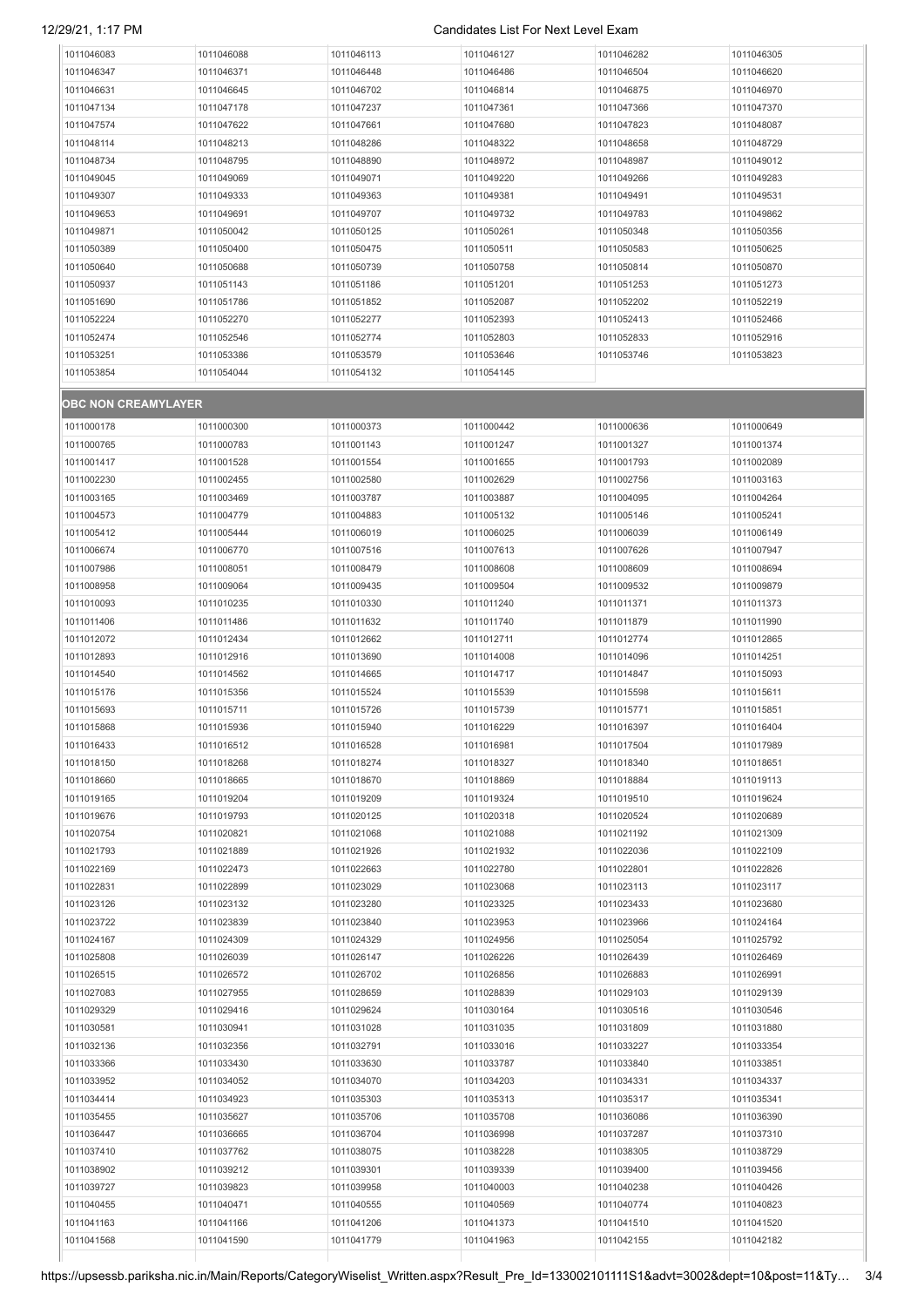### 12/29/21, 1:17 PM Candidates List For Next Level Exam

| 1011042189               | 1011042375               | 1011042382               | 1011042468               | 1011042681               | 1011042937               |
|--------------------------|--------------------------|--------------------------|--------------------------|--------------------------|--------------------------|
| 1011043055               | 1011043193               | 1011043223               | 1011043369               | 1011043789               | 1011043807               |
| 1011044048               | 1011044234               | 1011044371               | 1011044494               | 1011044543               | 1011044568               |
| 1011044634               | 1011044723               | 1011044968               | 1011045109               | 1011045206               | 1011045482               |
| 1011045642               | 1011045739               | 1011046121               | 1011046413               | 1011046526               | 1011046784               |
| 1011047353               | 1011047639               | 1011047707               | 1011048274               | 1011048305               | 1011048369               |
| 1011048547               | 1011048647               | 1011048745               | 1011048750               | 1011048875               | 1011049023               |
| 1011049028               | 1011049068               | 1011049290               | 1011049710               | 1011049926               | 1011050091               |
| 1011050267               | 1011050619               | 1011051015               | 1011051162               | 1011051168               | 1011051209               |
| 1011051411               | 1011051528               | 1011051635               | 1011051686               | 1011051699               | 1011051863               |
|                          |                          |                          |                          |                          |                          |
| 1011051964               | 1011051996               | 1011052120<br>1011053154 | 1011052317               | 1011052422               | 1011052622               |
| 1011052752<br>1011053726 | 1011053153<br>1011053775 | 1011053785               | 1011053449<br>1011053888 | 1011053564<br>1011053991 | 1011053587<br>1011054146 |
|                          |                          |                          |                          |                          |                          |
| 1011054174               |                          |                          |                          |                          |                          |
| ISC⊹                     |                          |                          |                          |                          |                          |
| 1011000194               | 1011000291               | 1011000914               | 1011001092               | 1011001275               | 1011001772               |
| 1011001892               | 1011001966               | 1011002052               | 1011002240               | 1011002252               | 1011002355               |
| 1011002405               | 1011002435               | 1011002809               | 1011003207               | 1011003307               | 1011003492               |
| 1011003556               | 1011003726               | 1011003916               | 1011004143               | 1011004465               | 1011006013               |
| 1011006089               | 1011006392               | 1011007416               | 1011008972               | 1011010094               | 1011010114               |
| 1011010453               | 1011010751               | 1011011176               | 1011011293               | 1011011816               | 1011011915               |
| 1011011925               | 1011012073               | 1011012841               | 1011013184               | 1011013600               | 1011013811               |
| 1011014140               | 1011014224               | 1011014380               | 1011014871               | 1011015077               | 1011015153               |
| 1011015455               | 1011015554               | 1011015656               | 1011015769               | 1011015776               | 1011016557               |
| 1011017200               | 1011017330               | 1011017596               | 1011017923               | 1011017969               | 1011018000               |
| 1011018146               | 1011018264               | 1011018371               | 1011018433               | 1011019004               | 1011019051               |
| 1011019865               | 1011019866               | 1011021287               | 1011021353               | 1011021700               | 1011021753               |
| 1011021827               | 1011022166               | 1011022486               | 1011022902               | 1011023110               | 1011023842               |
| 1011024302               | 1011024642               | 1011025326               | 1011025479               | 1011025563               | 1011026604               |
| 1011026694               | 1011027383               | 1011027467               | 1011027499               | 1011027576               | 1011027722               |
| 1011027915               | 1011028204               | 1011028245               | 1011028338               | 1011028679               | 1011029165               |
| 1011029166               | 1011029357               | 1011029843               | 1011029886               | 1011029905               | 1011030259               |
| 1011030626               | 1011031205               | 1011031597               | 1011031643               | 1011031943               | 1011032259               |
| 1011032881               | 1011032914               | 1011033314               | 1011033808               | 1011033879               | 1011034207               |
| 1011034708               | 1011034913               | 1011035306               | 1011035605               | 1011035921               | 1011036110               |
| 1011036530               | 1011037250               | 1011037267               | 1011037413               | 1011037595               | 1011037830               |
| 1011038416               | 1011038635               | 1011038829               | 1011038835               | 1011039069               | 1011039210               |
| 1011039625               | 1011039783               | 1011039838               | 1011040004               | 1011040414               | 1011040570               |
| 1011040799               | 1011040959               | 1011041414               | 1011041513               | 1011041561               | 1011042209               |
| 1011042454               | 1011042475               | 1011043373               | 1011043479               | 1011043548               | 1011043829               |
| 1011045003               | 1011045641               | 1011045661               | 1011045820               | 1011046094               | 1011046109               |
| 1011046494               | 1011046604               | 1011046722               | 1011046889               | 1011046907               | 1011048017               |
| 1011048338               | 1011048808               | 1011049315               | 1011049346               | 1011049455               | 1011049769               |
| 1011049798               | 1011049809               | 1011050135               | 1011050143               | 1011050734               | 1011051360               |
| 1011051743               | 1011052194               | 1011052309               | 1011052783               | 1011053023               | 1011053174               |
| 1011053424               | 1011053474               | 1011053692               | 1011053903               | 1011054161               |                          |
|                          |                          |                          |                          |                          |                          |
| ST.                      |                          |                          |                          |                          |                          |
| 1011006566               | 1011012391               | 1011015912               | 1011038417               | 1011041328               | 1011050344               |

**DISCLAIMER :** Content on this website is published and managed by : Uttar Pradesh Secondary Education Service Selection Board, Prayagraj. NIC will not be responsible for any decision or claim that is based on the displayed data. This disclaimer is valid for all pages in this website.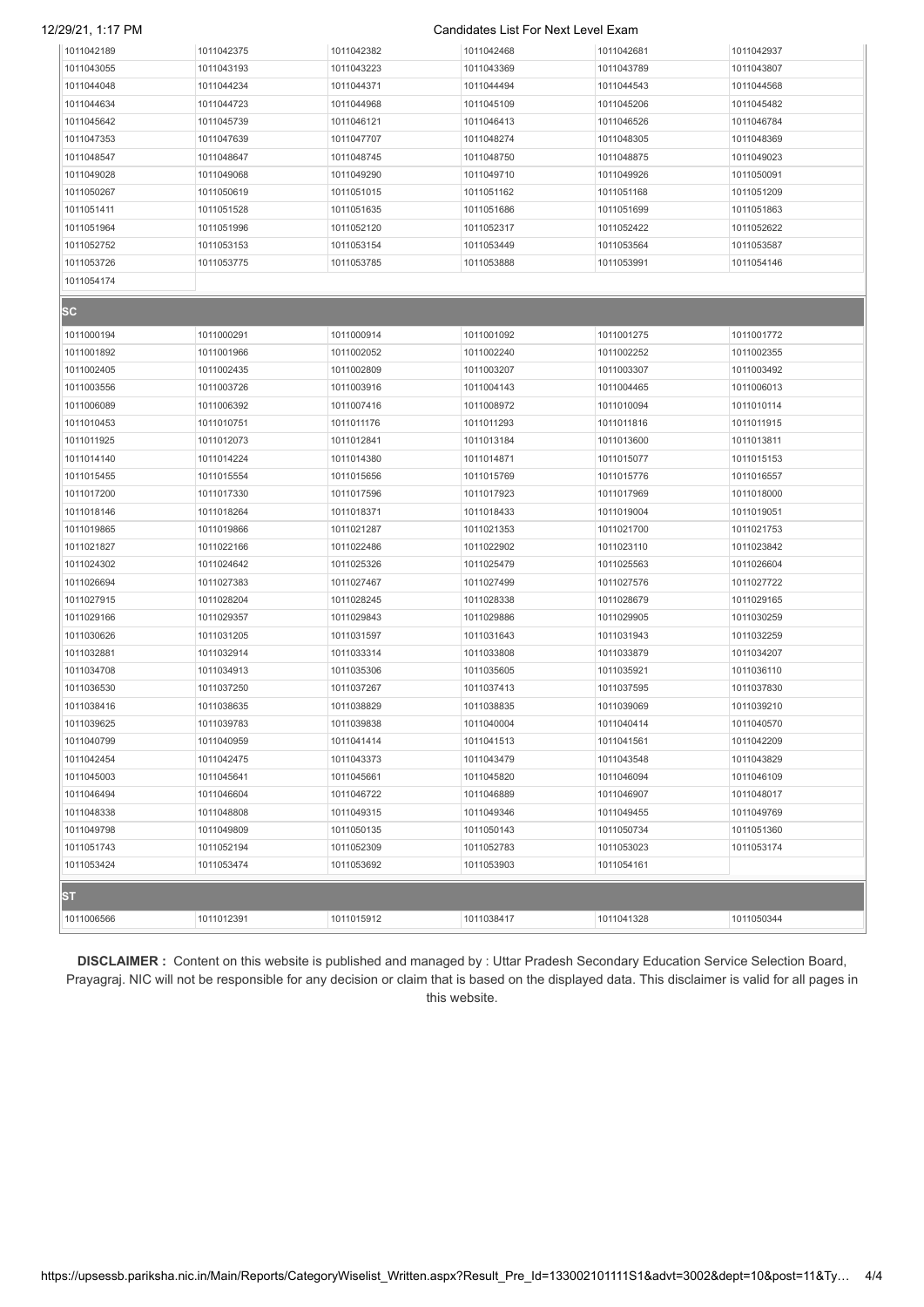P.

|                            |                                                            |            | <b>Shortlisted Candidates For Interview</b> |                                                                  |                          |                    |
|----------------------------|------------------------------------------------------------|------------|---------------------------------------------|------------------------------------------------------------------|--------------------------|--------------------|
| Advertisement Number:      | 02/2021                                                    |            |                                             | <b>Uttar Pradesh Secondary Education Service Selection Board</b> |                          | <b>PGT - HINDI</b> |
|                            | Total Number of shortlisted candidates for Interview : 361 |            |                                             |                                                                  |                          |                    |
|                            | <b>Category Wise List of Shortlisted Candidates:</b>       |            |                                             |                                                                  |                          |                    |
| <b>OBC NON CREAMYLAYER</b> |                                                            |            |                                             |                                                                  |                          |                    |
| 1011000178                 | 1011000300                                                 | 1011000373 | 1011000442                                  | 1011000636                                                       | 1011000649               |                    |
| 1011000765                 | 1011000783                                                 | 1011001143 | 1011001247                                  | 1011001327                                                       | 1011001374               |                    |
| 1011001417                 | 1011001528                                                 | 1011001554 | 1011001655                                  | 1011001793                                                       | 1011002089               |                    |
| 1011002230                 | 1011002455                                                 | 1011002580 | 1011002629                                  | 1011002756                                                       | 1011003163               |                    |
| 1011003165                 | 1011003469                                                 | 1011003787 | 1011003887                                  | 1011004095                                                       | 1011004264               |                    |
| 1011004573                 | 1011004779                                                 | 1011004883 | 1011005132                                  | 1011005146                                                       | 1011005241               |                    |
| 1011005412                 | 1011005444                                                 | 1011006019 | 1011006025                                  | 1011006039                                                       | 1011006149               |                    |
| 1011006674                 | 1011006770                                                 | 1011007516 | 1011007613                                  | 1011007626                                                       | 1011007947               |                    |
| 1011007986                 | 1011008051                                                 | 1011008479 | 1011008608                                  | 1011008609                                                       | 1011008694               |                    |
| 1011008958                 | 1011009064                                                 | 1011009435 | 1011009504                                  | 1011009532                                                       | 1011009879               |                    |
| 1011010093                 | 1011010235                                                 | 1011010330 | 1011011240                                  | 1011011371                                                       | 1011011373               |                    |
| 1011011406                 | 1011011486                                                 | 1011011632 | 1011011740                                  | 1011011879                                                       | 1011011990               |                    |
| 1011012072                 | 1011012434                                                 | 1011012662 | 1011012711                                  | 1011012774                                                       | 1011012865               |                    |
| 1011012893                 | 1011012916                                                 | 1011013690 | 1011014008                                  | 1011014096                                                       | 1011014251               |                    |
| 1011014540                 | 1011014562                                                 | 1011014665 | 1011014717                                  | 1011014847                                                       | 1011015093               |                    |
| 1011015176                 | 1011015356                                                 | 1011015524 | 1011015539                                  | 1011015598                                                       | 1011015611               |                    |
| 1011015693                 | 1011015711                                                 | 1011015726 | 1011015739                                  | 1011015771                                                       | 1011015851               |                    |
| 1011015868                 | 1011015936                                                 | 1011015940 | 1011016229                                  | 1011016397                                                       | 1011016404               |                    |
| 1011016433                 | 1011016512                                                 | 1011016528 | 1011016981                                  | 1011017504                                                       | 1011017989               |                    |
| 1011018150                 | 1011018268                                                 | 1011018274 | 1011018327                                  | 1011018340                                                       | 1011018651               |                    |
| 1011018660                 | 1011018665                                                 | 1011018670 | 1011018869                                  | 1011018884                                                       | 1011019113               |                    |
| 1011019165                 | 1011019204                                                 | 1011019209 | 1011019324                                  | 1011019510                                                       | 1011019624               |                    |
| 1011019676                 | 1011019793                                                 | 1011020125 | 1011020318                                  | 1011020524                                                       | 1011020689               |                    |
| 1011020754                 | 1011020821                                                 | 1011021068 | 1011021088                                  | 1011021192                                                       | 1011021309               |                    |
| 1011021793                 | 1011021889                                                 | 1011021926 | 1011021932                                  | 1011022036                                                       | 1011022109               |                    |
| 1011022169                 | 1011022473                                                 | 1011022663 | 1011022780                                  | 1011022801                                                       | 1011022826               |                    |
| 1011022831                 | 1011022899                                                 | 1011023029 | 1011023068                                  | 1011023113                                                       | 1011023117               |                    |
| 1011023126                 | 1011023132                                                 | 1011023280 | 1011023325                                  | 1011023433                                                       | 1011023680               |                    |
| 1011023722                 | 1011023839                                                 | 1011023840 | 1011023953                                  | 1011023966                                                       | 1011024164               |                    |
| 1011024167                 | 1011024309                                                 | 1011024329 | 1011024956                                  | 1011025054                                                       | 1011025792               |                    |
| 1011025808                 | 1011026039                                                 | 1011026147 | 1011026226                                  | 1011026439                                                       |                          |                    |
| 1011026515                 | 1011026572                                                 | 1011026702 | 1011026856                                  | 1011026883                                                       | 1011026469<br>1011026991 |                    |
|                            |                                                            |            | 1011028839                                  |                                                                  |                          |                    |
| 1011027083                 | 1011027955                                                 | 1011028659 |                                             | 1011029103                                                       | 1011029139               |                    |
| 1011029329                 | 1011029416                                                 | 1011029624 | 1011030164                                  | 1011030516<br>1011031809                                         | 1011030546               |                    |
| 1011030581                 | 1011030941                                                 | 1011031028 | 1011031035                                  |                                                                  | 1011031880               |                    |
| 1011032136                 | 1011032356                                                 | 1011032791 | 1011033016                                  | 1011033227                                                       | 1011033354               |                    |
| 1011033366                 | 1011033430                                                 | 1011033630 | 1011033787                                  | 1011033840                                                       | 1011033851               |                    |
| 1011033952                 | 1011034052                                                 | 1011034070 | 1011034203                                  | 1011034331                                                       | 1011034337               |                    |
| 1011034414                 | 1011034923                                                 | 1011035303 | 1011035313                                  | 1011035317                                                       | 1011035341               |                    |
| 1011035455                 | 1011035627                                                 | 1011035706 | 1011035708                                  | 1011036086                                                       | 1011036390               |                    |
| 1011036447                 | 1011036665                                                 | 1011036704 | 1011036998                                  | 1011037287                                                       | 1011037310               |                    |
| 1011037410                 | 1011037762                                                 | 1011038075 | 1011038228                                  | 1011038305                                                       | 1011038729               |                    |
| 1011038902                 | 1011039212                                                 | 1011039301 | 1011039339                                  | 1011039400                                                       | 1011039456               |                    |
| 1011039727                 | 1011039823                                                 | 1011039958 | 1011040003                                  | 1011040238                                                       | 1011040426               |                    |
| 1011040455                 | 1011040471                                                 | 1011040555 | 1011040569                                  | 1011040774                                                       | 1011040823               |                    |
| 1011041163                 | 1011041166                                                 | 1011041206 | 1011041373                                  | 1011041510                                                       | 1011041520               |                    |
| 1011041568                 | 1011041590                                                 | 1011041779 | 1011041963                                  | 1011042155                                                       | 1011042182               |                    |
| 1011042189                 | 1011042375                                                 | 1011042382 | 1011042468                                  | 1011042681                                                       | 1011042937               |                    |
| 1011043055                 | 1011043193                                                 | 1011043223 | 1011043369                                  | 1011043789                                                       | 1011043807               |                    |
| 1011044048                 | 1011044234                                                 | 1011044371 | 1011044494                                  | 1011044543                                                       | 1011044568               |                    |
| 1011044634                 | 1011044723                                                 | 1011044968 | 1011045109                                  | 1011045206                                                       | 1011045482               |                    |
| 1011045642                 | 1011045739                                                 | 1011046121 | 1011046413                                  | 1011046526                                                       | 1011046784               |                    |
| 1011047353                 | 1011047639                                                 | 1011047707 | 1011048274                                  | 1011048305                                                       | 1011048369               |                    |
| 1011048547                 | 1011048647                                                 | 1011048745 | 1011048750                                  | 1011048875                                                       | 1011049023               |                    |
|                            |                                                            |            |                                             |                                                                  |                          |                    |